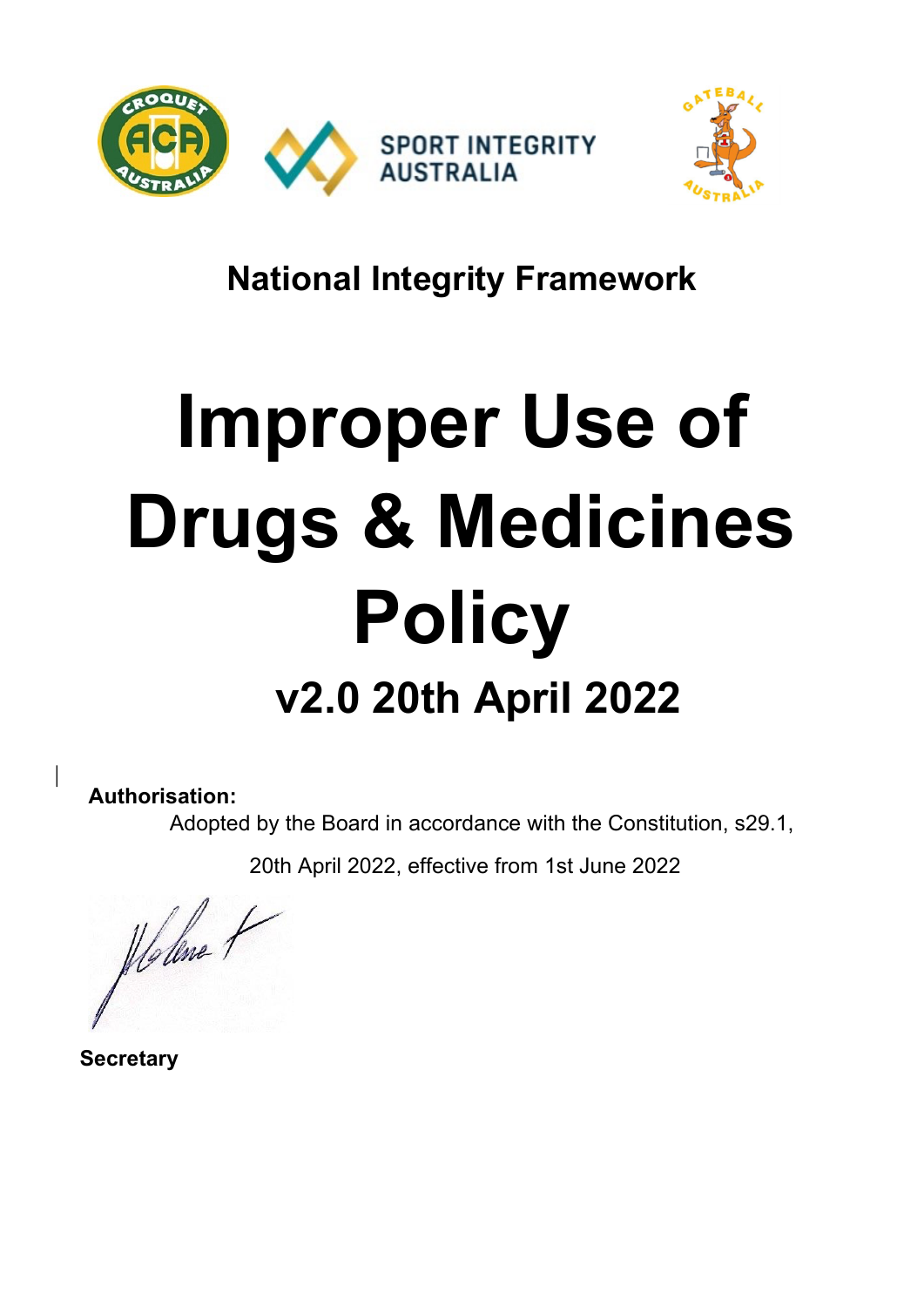### **TABLE OF CONTENTS**

| 1.      | <b>Definitions</b>                                         | 1                         |
|---------|------------------------------------------------------------|---------------------------|
|         |                                                            |                           |
| 2.      | <b>Jurisdiction</b>                                        | 3                         |
| 3.      | <b>Obligations</b>                                         | 3                         |
| 3.1     | <b>Illegal Drugs</b>                                       | 3                         |
| $3.2\,$ | Sport Science and Sport Medicine Personnel                 | 3                         |
| 3.3     | Medication                                                 | $\ensuremath{\mathsf{3}}$ |
| 3.4     | Injections                                                 | 3                         |
| 3.5     | Supplements                                                | $\overline{4}$            |
| 4.      | <b>Prohibited Conduct</b>                                  | 4                         |
| 4.1     | Prohibited Conduct of Relevant Persons                     | $\overline{4}$            |
| 4.2     | Prohibited Conduct of Relevant Athletes                    | $\overline{4}$            |
| 4.3     | Prohibited Conduct of Relevant Personnel                   | $\overline{\mathbf{4}}$   |
| 4.4     | Prohibited Conduct of Relevant Organisations               | 5                         |
| 5.      | <b>Additional Obligations</b>                              | 5                         |
| 5.1     | No publishing or transmitting certain Illegal Drug content | 5                         |
| 5.2     | Reporting                                                  | $\mathbf 5$               |
| 6.      | <b>Complaints, Disputes &amp; Discipline Policy</b>        | 5                         |
| 7.      | <b>National Integrity Framework</b>                        | 5                         |
| 8.      | <b>Other Matters</b>                                       | 5                         |
| 8.1     | Legitimate therapeutic purpose                             | 5                         |
| 8.2     | Patient confidentiality                                    | $\mathbf 5$               |

<u> 1980 - Johann Stoff, deutscher Stoff, der Stoff, der Stoff, der Stoff, der Stoff, der Stoff, der Stoff, der S</u>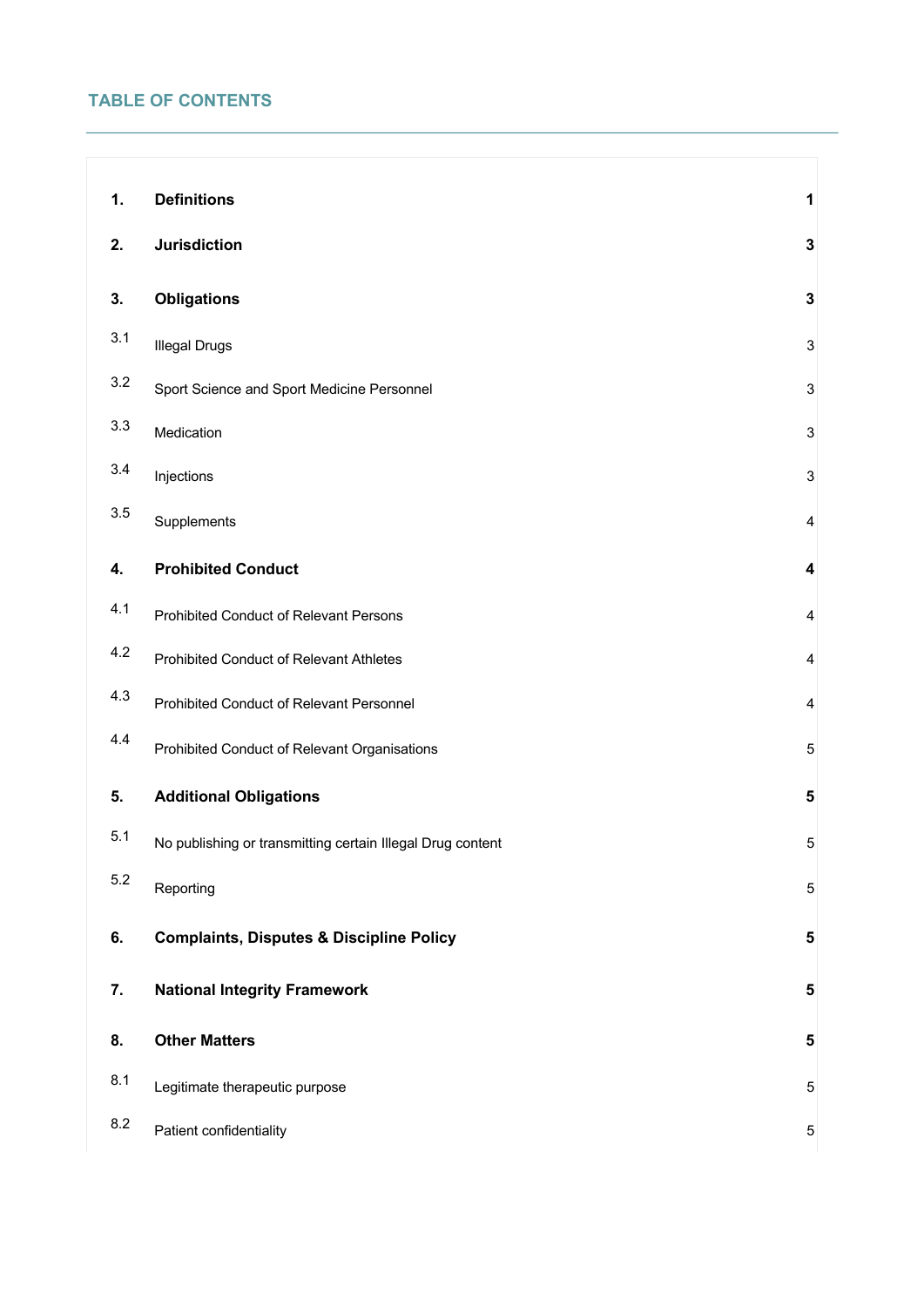#### 8.3 Support 5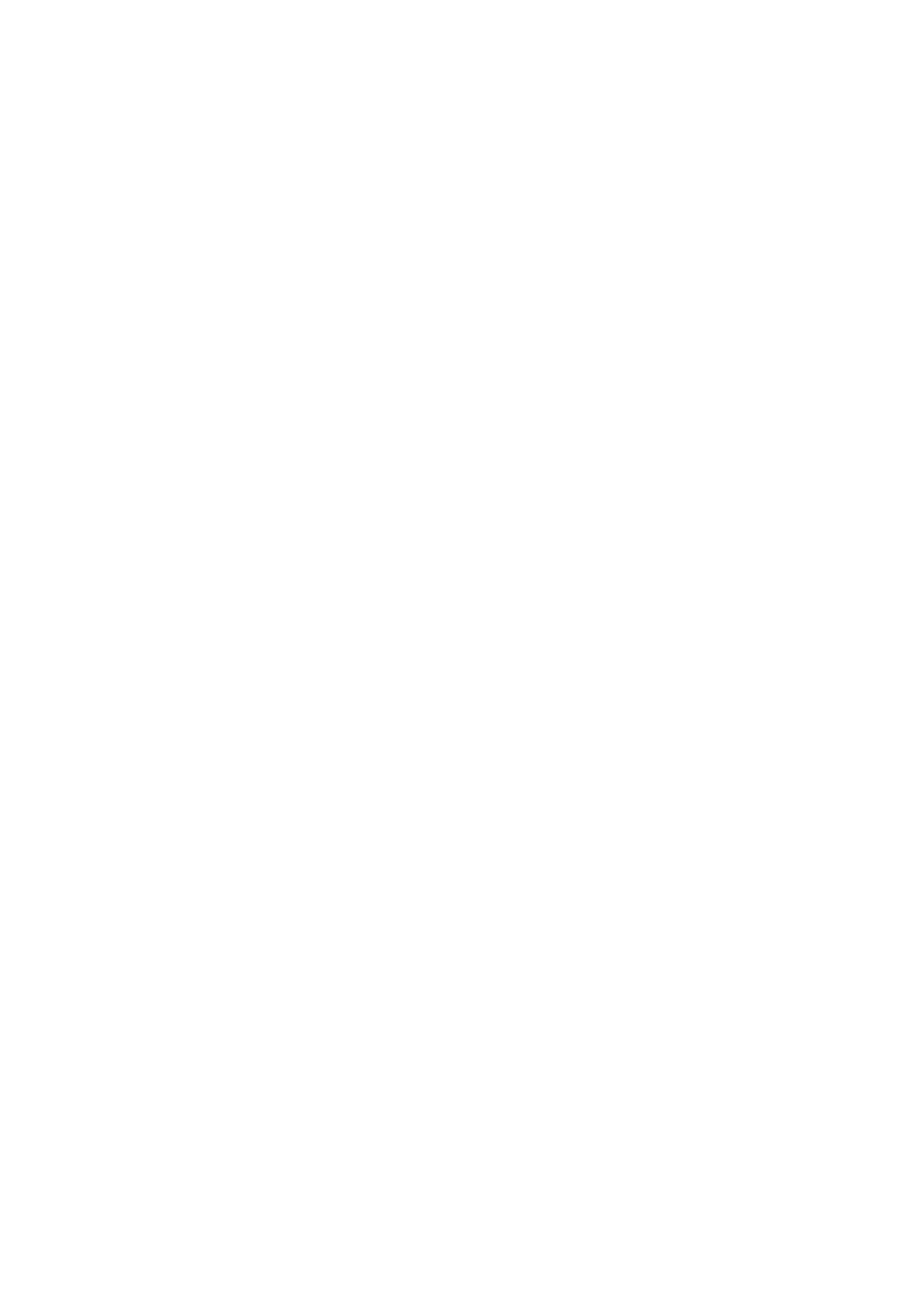#### **SUMMARY**

- There is an increasing concern about the improper use of drugs and medicine in sport.
- The Australian Croquet Association is committed to the health, safety and wellbeing of Relevant Persons and to providing a safe and clean environment for Participants in croquet, including by ensuring that science and medicine services are provided to athletes by appropriately qualified and supervised staff that are subject to the National Integrity Framework.
- Illegal Drugs represent a widespread community problem and can pose a serious health issue for individuals. The Australian Croquet Association is aware of the availability and the prevalence of use of Illegal Drugs and seeks to deter Relevant Persons from the use of such substances.
- The use of Illegal Drugs has a significant impact on the culture of sporting environments and the performance of individuals. Such use also brings Participants, the Australian Croquet Association, Croquet and Gateball into disrepute and does not provide a positive example for members of the community that may view our athletes as role models.
- The purpose of this Policy is to provide a framework to:
	- o address and deter any unlawful distribution and use of Illegal Drugs in connection with Croquet and Gateball
		- $\circ$  aim to reduce the harm caused by Illegal Drugs to Relevant Persons and the broader community;  $\circ$

ensure that appropriately qualified personnel are appointed to provide science and medicine services to athletes within Croquet; and

- o ensure that injections are only administered to athletes within Croquet and Gateball as part of appropriate medical treatment.
- The Australia Institute of Sport (AIS) leads the sport sector in best practice for Sport Science and Sport Medicine and works collaboratively with Sport Integrity Australia in relation to compliance with policy and standards relating to Sport Science and Sport Medicine.

#### **1. Definitions**

Defined terms not otherwise defined in this Policy have the meaning given to them in the National Integrity Framework. In this Policy the following words have the corresponding meaning:

- **AIS Sports Science Sports Medicine Practitioner Minimum Standards** mean the mandatory minimum standards for sports science and sports medicine staff and contractors engaged to deliver services in those disciplines of as published and amended by the AIS from time to time and available here.
- **Chief Medical Officer** is the Medical Practitioner appointed by the Australian Croquet Association to advise and lead medical services for croquet
- **Health Professional** means a person who is listed as a health professional with the Australian Health Practitioner Regulatory Agency.
- **Health Professional** authorised to administer injections means a Health Professional who is permitted under their registration and scope of practice to perform an injection. This may include Medical Practitioners, pharmacists, dentists, nurses and paramedics currently registered with the relevant professional board in that field.
- **Illegal Drug** means any substance listed under Schedule 9 and 10 of the current Commonwealth Poisons Standard, as well as any substance listed in Schedule 1 of the Criminal Code Regulations 2019 (CT), as well as those substances howsoever proscribed under relevant state or territory legislation, as amended from time to time.
- **Medical Practitioner** means a person registered in the medical doctor category by the Australian Health Practitioner Regulation Agency with no restrictions on practice.
- **Medications** include substances that are classified by the Therapeutic Goods Administration (TGA) as a therapeutic good (listed under Schedules 1-8 of the current Commonwealth Poisons Standard), which are ingested, infused, inhaled,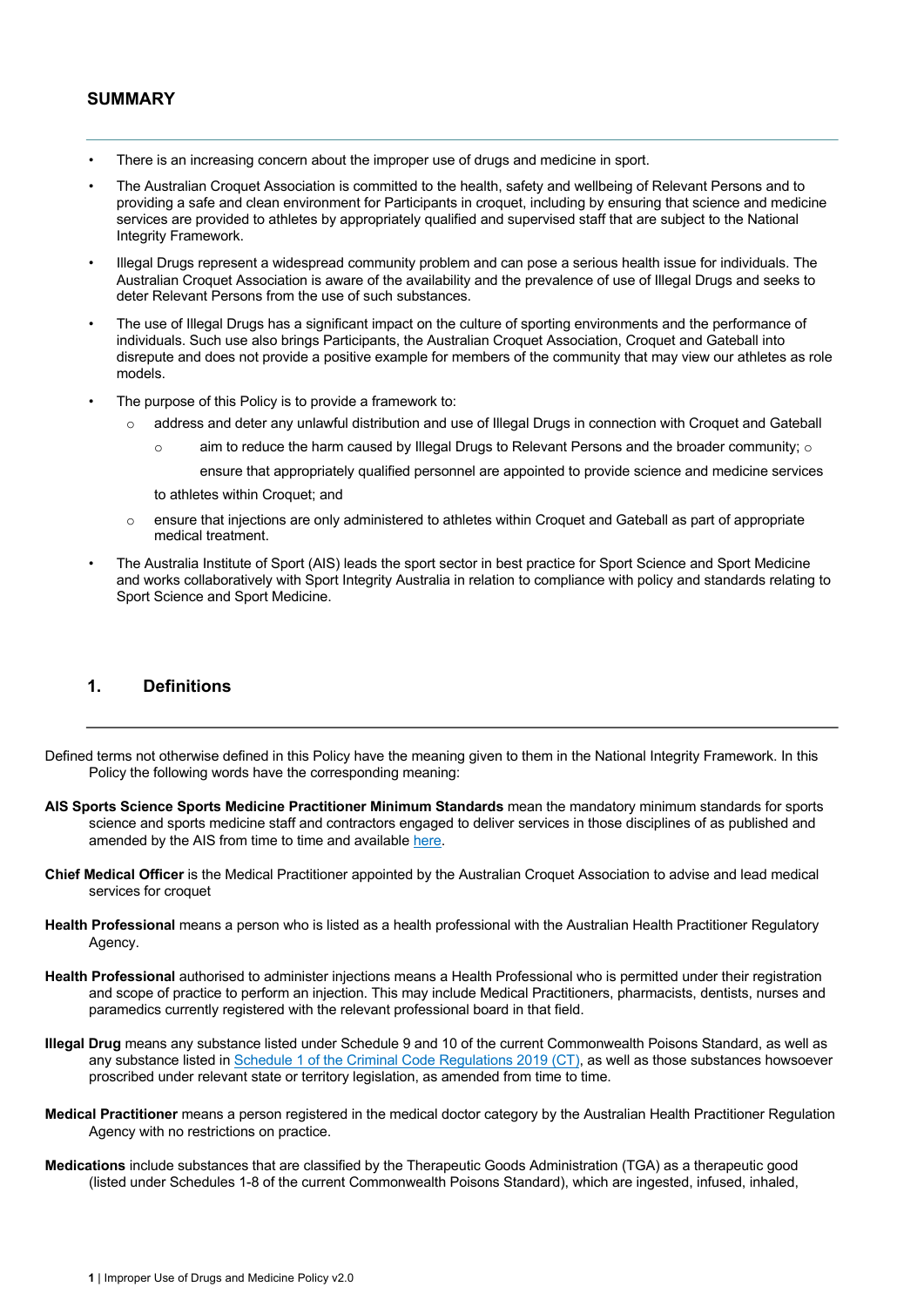injected, inserted or absorbed by the human body. They may take the form of pills, tablets, capsules, liquids, creams, gels, injectable liquids, sprays, adhesive patches, infusions, inhaled powders, vapours or liquids, pessaries, or suppositories.

**Policy** means this Improper Use of Drugs and Medicine Policy.

**Possession** means the actual, physical Possession, or the constructive Possession of an Illegal Drug1.

**Prohibited Conduct** means conduct proscribed at clause 4.1 of this Policy.

#### **Relevant Athlete** means:

- (a) International level Athletes which means Athletes who compete in sport at the international level, as determined by each international Federation, consistent with the International Standard for Testing and Investigations;
- (b) National level Athletes which means:
	- i An Athlete in the SIA CEO's Registered Testing Pool, National Testing Pool or Domestic Testing Pool; or
	- ii An Athlete who participates in or prepares for a sporting event or sporting competition declared under clause 1.05A of the NAD scheme and published on the SIA website.

#### **Relevant Personnel** means:

- (a) Coaches;
- (b) Employees;
- (c) Medical Practitioner;
- (d) Officials;
- (e) Sports Science Sports Medicine Personnel;
- (f) Support Personnel; and
- (g) Any other person who has agreed to be bound by this Policy (other than an Athlete).
- **Supplement** includes any synthetic or natural chemical in the form of a formulated food, a tablet, capsule, gummy, liquid, tincture, or powder that is ingested, infused, inhaled, injected, inserted or absorbed by the human body for the intended purpose of enhancing health and function, including athletic performance. This includes Dietary Supplements and Non-Compliant Supplements.
- **Dietary Supplement** includes any supplement which is ingested and is compliant with the Australia New Zealand Food Standards Code or the Therapeutic Goods Act.
- **Non-Compliant Supplement** includes any supplement which is not a compliant medicine or food. Foods which are compliant with the Australia New Zealand Food Standards Code are excluded. Medicines which are compliant with the Therapeutic Goods Act are excluded.
- **Traffic/Trafficking** means selling, giving, transporting, sending, delivering or distributing (or Possessing for any such purpose) an Illegal Drug (either physically or by any electronic or other means) by a Relevant Person to any third party; provided, however, this definition shall not include the actions of a "bona fide" Medical Practitioner involving an Illegal Drug used for genuine and legal therapeutic purposes or other acceptable justification.
- **TUE** or **Therapeutic Use Exemption** means an exemption that allows an athlete to use, for therapeutic purposes only, an otherwise prohibited substance or method (of administering a substance).

<sup>1</sup> Constructive possession refers to a situation where a Relevant Person has no hands-on custody of Illegal Drugs but has knowledge of the location of Illegal Drugs and the ability to exercise control/or a degree of control over them. For example, if the Relevant Person have stored drugs stored in a safety deposit box. Whilst the Relevant Person does not have actual physical custody of the Illegal Drugs, they have knowledge of the location of the Illegal Drugs and the ability to exercise control over them. Thus, under the legal doctrine of constructive possession, the Relevant Person is still considered in possession of the contents of their safety deposit box.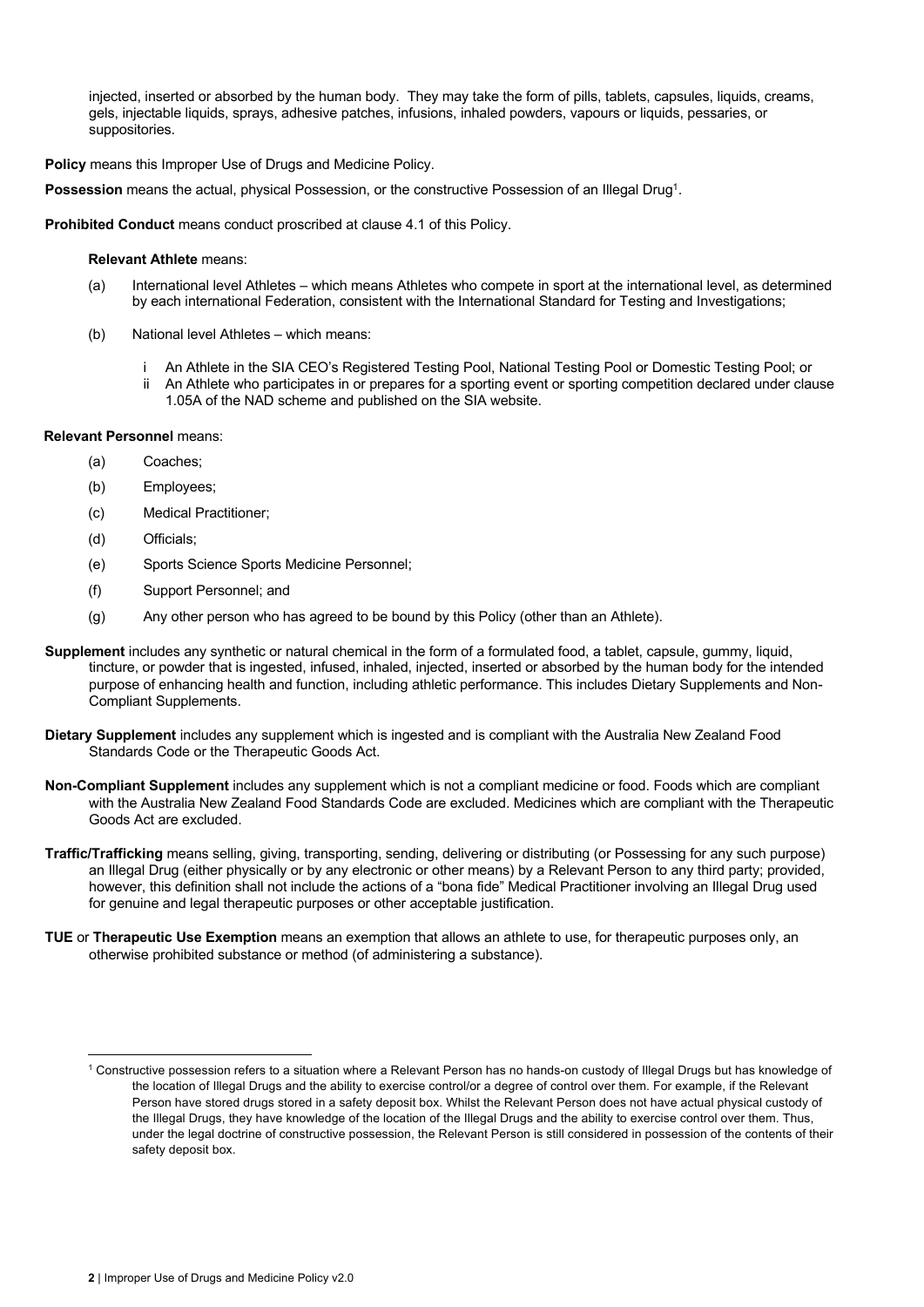**Use** means the utilisation, ingestion, injection, or consumption by any means whatsoever of any Illegal Drug.

#### **2. Jurisdiction**

This Policy applies to:

- (a) Relevant Persons; and
- (b) Relevant Organisations.

#### **3. Obligations**

#### **3.1 Illegal Drugs**

Relevant Persons must not Use, Possess or Traffic Illegal Drugs.

#### **3.2 Sport Science and Sport Medicine Personnel**

The Australian Croquet Association, Croquet and Gateball Organisations must, in the sports science and sports medicine fields:

- (a) only employ, or engage in a voluntary capacity, those individuals who:
	- (i) comply with the AIS Sports Science Sports Medicine Practitioner Minimum Standards; or
	- (ii) are a Chiropractor, Nurse, Osteopath or Paramedic who is registered with the Australian Health Practitioners Regulation Agency, to work with Relevant Athletes;
- (b) employ or engage such individuals under a written document, which must incorporate compliance with the AIS Sports Science Sports Medicine Practitioner Minimum Standards as an obligation imposed on the relevant individual; and
- (c) ensure that educational or vocational qualifications, or applicable professional registrations, of all such individuals are verified, checked and recorded at least annually.

#### **3.3 Medication**

- (a) For Medications requiring a prescription, a Relevant Athlete must only use Medication prescribed to them personally and in the manner directed by a Medical Practitioner.
- (b) Relevant Athletes should refer to Global DRO website here or the Sport Integrity Australia App to assist them to determine whether Medications (prescription and non-prescription) are permitted for use in sport, have conditions associated with their use in sport or are prohibited. Medications with conditions or which are prohibited may be able to be taken if a TUE is sought and granted.
- (c) The Australian Croquet Association requires all Relevant Athletes to determine if they need an in advance or retroactive TUE by referring to the Sport Integrity Australia website here. Once determined the Relevant Athlete should comply with the relevant requirements.
- (d) Relevant Athletes should notify the Chief Medical Officer or person nominated by the Australian Croquet Association when Medications have been provided by a Medical Practitioner not appointed by the Australian Croquet Association, Croquet or Gateball Organisation.
- (e) Relevant Athletes must not use expired Medication.

#### **3.4 Injections**

(a) Relevant Personnel or Relevant Athletes with a documented medical condition requiring the possession of injection equipment must notify the Chief Medical Officer or nominated person of their condition, and subsequently be listed on the Australian Croquet Association, Croquet or Gateball or Organisation self-injection register.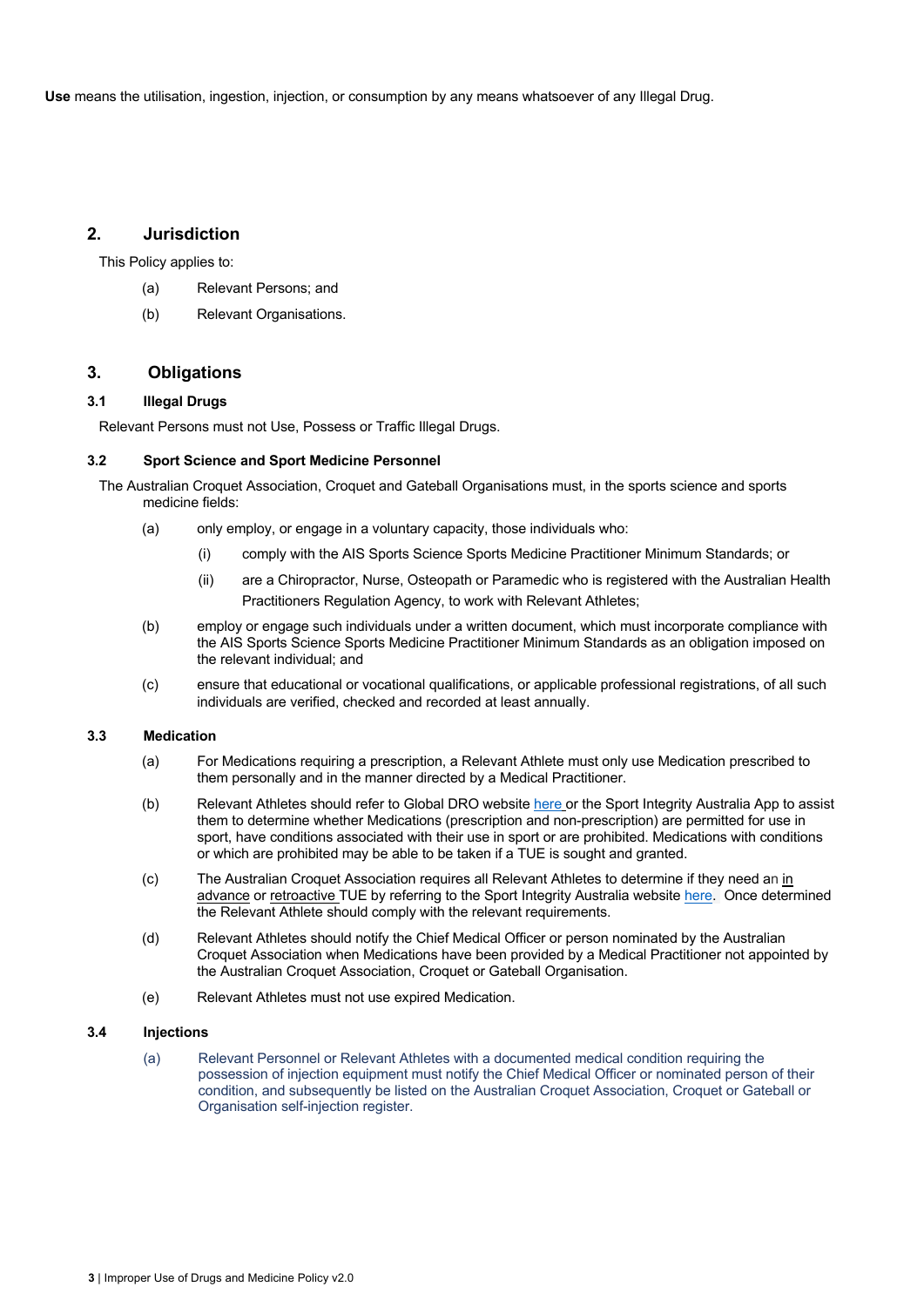- (b) If a Relevant Athlete is unable to self-inject (for example due to age, impairment or incapacity) then a carer<sup>1</sup> may also be listed on the self-injection register.
- (c) Relevant Personnel and Relevant Athletes must not be in possession of any hypodermic needles or other injection equipment, unless:
	- *(i) the individual is a Health Professional authorised to administer injections; or*
	- *(ii) the individual's possession has been authorised by the Chief Medical Officer or other Medical Practitioner and is listed on the Australian Croquet Association, Croquet or Gateball Organisation self-injection register*
- (d) Relevant Athletes must not self-inject any substance unless authorised to do so by the Chief Medical Officer or other Medical Practitioner for the treatment of a documented medical condition.
- (e) Subject to clause 3.4(b), Relevant Athletes must not allow any person other than a Health Professional authorised to administer injections or authorised carer to administer an injection to them. Any such injection must only be administered by a Health Professional authorised to administer injections or the authorised carer for a purpose permitted under this Policy.
- (f) Relevant Personnel must only administer injections to Relevant Athletes if:
	- **(i)** the Relevant Personnel is a Health Professional authorised to administer injections or is an authorised carer for the Relevant Athlete; and
	- **(ii)** the injection is for a purpose permitted under this Policy.
- (g) For the purposes of clauses 3.4(e) and (f), the only purposes permitted under this Policy are where an injection is medically required for:
	- *(i) vaccination purposes;*
	- *(ii) treatment of a documented medical condition; or*
	- *(iii) investigation of a suspected medical condition.*

<sup>2</sup> Carers who are not the Relevant Athlete's parent or quardian must still obtain prior consent from a parent or quardian where required to do so by law or policy, including under the Child Safeguarding Policy.

- (i) the individual is a Health Professional authorised to administer injections or
- (ii) the individual's possession has been authorised by the Chief Medical Officer or other Medical Practitioner and is listed on the Australian Croquet Association, Croquet or Gateball Organisation self-injection register.
- (d) Relevant Athletes must not self-inject any substance unless authorised to do so by the Chief Medical Officer or other Medical Practitioner for the treatment of a documented medical condition.
- (e) Subject to clause 3.4(b), Relevant Athletes must not allow any person other than the Chief Medical Officer or another Medical Practitioner to administer an injection to them. Any such injection must only be administered by the Medical Practitioner for a purpose permitted under this Policy.
- (f) Medical Practitioners must not perform any injections, except:
	- (i) where medically required for vaccination purposes; or
	- (ii) where medically required for treatment or investigation of a documented medical condition.

#### **3.5 Supplements**

 $\overline{\phantom{a}}$ 

(a) The Australian Croquet Association recognises that Dietary Supplements may be taken by Relevant Athletes and is committed to establishing a best practice approach and documented procedure for the use of Supplements, with a focus on safety and evidence-based use, given the risk that Supplements may contain substances included on the Prohibited List.

<sup>&</sup>lt;sup>1</sup> Carers who are not the Relevant Athlete's parent or guardian must still obtain prior consent from a parent or guardian where required to do so by law or policy, including under the Child Safeguarding Policy.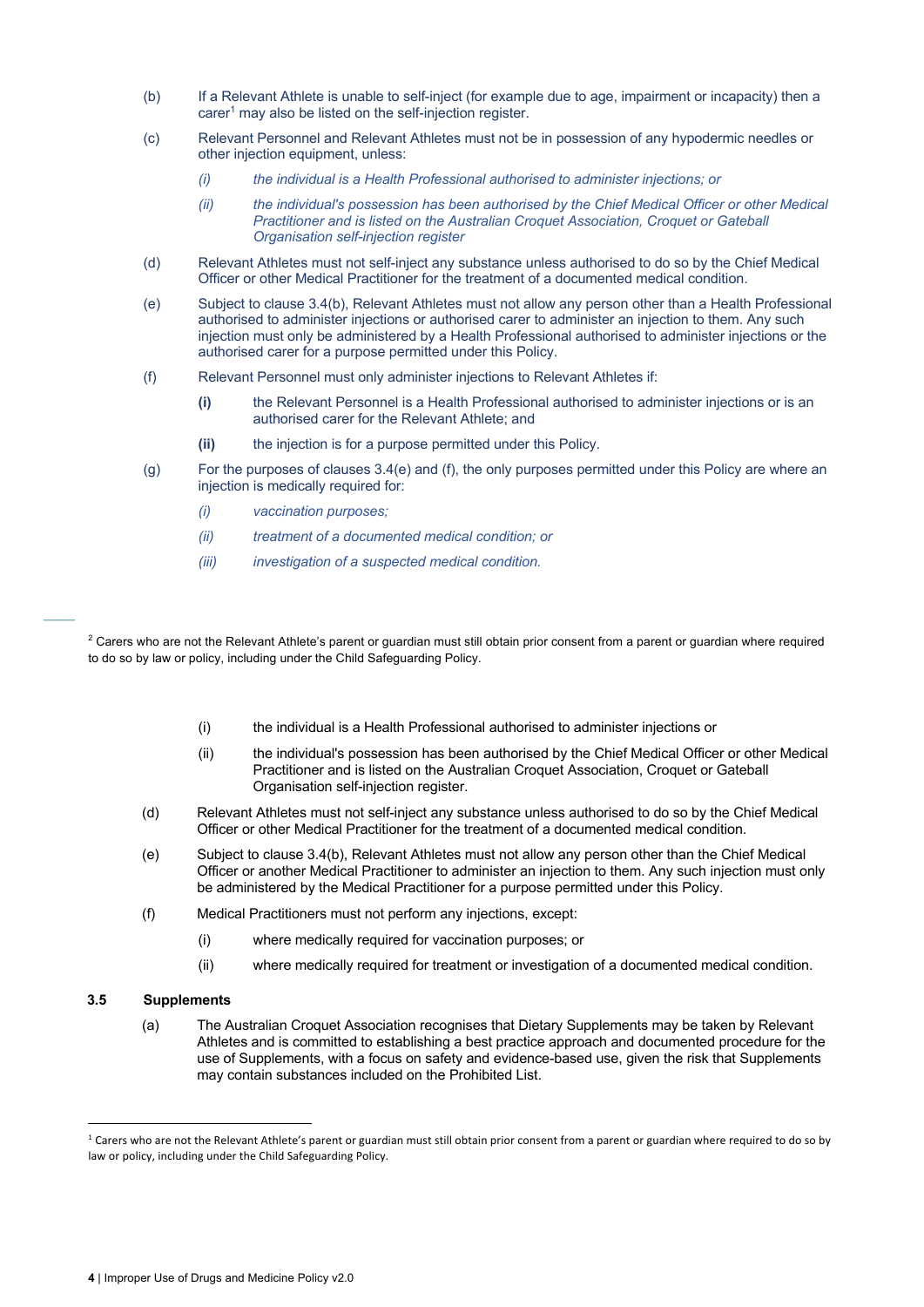- (b) The Australian Croquet Association acknowledges the value of accredited third-party auditing programs to reduce the risk of Supplements containing substances included on the Prohibited List. The Australian Croquet Association warns that there is no guarantee that any Supplement is free from prohibited substances, despite any claims made by Supplement manufacturers or clearance by third party auditing companies
- (c) The Australian Croquet Association adopts the AIS Sport Supplement Framework, which classifies Supplements into four categories according to their effectiveness, safety and current status on the Prohibited List and is available here.
- (d) Supplements may only be used by Relevant Athletes in accordance with:
	- (i) this Policy; and
	- (ii) any documented procedure for the use of Supplements, as adopted by the Australian Croquet Association, Croquet or Gateball Organisation from time to time.
- (e) Relevant Personnel must not supply or provide Non-compliant Supplements to a Relevant Athlete.

#### **4. Prohibited Conduct**

#### **4.1 Prohibited Conduct of Relevant Persons**

A Relevant Person commits a breach of this Policy when they:

- (a) subject to clause 8.1:
	- (i) are convicted of any breach of a relevant state or territory or Commonwealth law relating to or involving an Illegal Drug; or
	- (ii) facilitate, administer, assist, aide, abet, encourage, induce, cover up or are in any way complicit in a breach of clauses  $4.1(a)(i)$ ,  $4.2$  or  $4.3$ ; or (b) fail to report the matters outlined in clause 5.2.

#### **4.2 Prohibited Conduct of Relevant Athletes**

A Relevant Athlete commits a breach of this Policy when they:

(a) use prescription or over the counter Medication in an unlawful manner; or (b) do not comply with clauses 3.4(c), 3.4(d) or 3.4(e).

#### **4.3 Prohibited Conduct of Relevant Personnel**

A Relevant Personnel commits a breach of this Policy when they:

- (a) do not comply with clause  $3.4(b)$  or  $3.4(f)$ ;
- (b) do not comply with clause 3.5(e); or
- (c) facilitate, assist, aide, abet, encourage, cover up or are in any way complicit in a breach of clause 4.3(b).

#### **4.4 Prohibited Conduct of Relevant Organisations**

A Relevant Organisation commits a breach of this Policy when they:

- (a) fail to report the matters outlined in clause 5.2; or
- (b) facilitate, assist, aide, abet, encourage, cover up or are in any way complicit in a breach of clause 4.2 or 4.3.